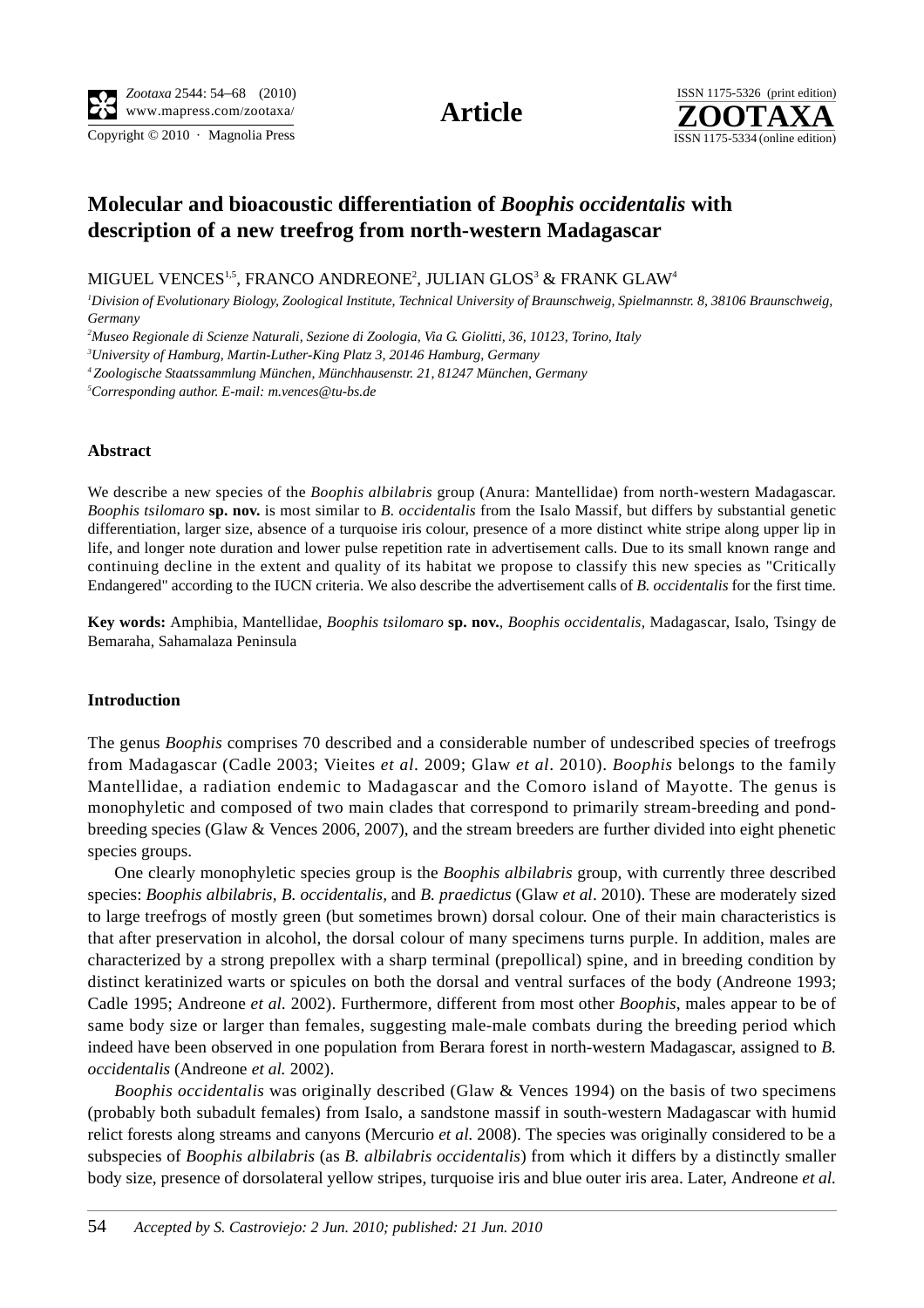(2002) reported on two additional populations assigned to this taxon: One of these populations was recorded from the western limestone massif Tsingy de Bemaraha on the basis of one male specimen previously collected by R. Jesu and L. Emanueli (Emanueli & Jesu 1995) that already had been discussed by Andreone (1993). This specimen was characterized, on the basis of a life photograph supplied to FA, by the typical turquoise iris, yellow dorsolateral stripes, and a dense coverage of keratinized spicules on the dorsal surface. The second population was recorded from the north-western transitional Berara forest (on Sahamalaza Peninsula). Here a large number of individuals were observed of which none had turquoise colour in the iris. Breeding males had as well the dorsum covered with small and thick black spicules. Because (1) the Berara specimens had an advertisement call different from that of *Boophis albilabris*, and (2) these specimens were considered to represent *B. albilabris occidentalis* despite their differences in iris colouration, Andreone *et al.* (2002), elevated this taxon to full species status as *B. occidentalis*.

In the last six years, we have been able to collect further material and data on these frogs that shed new light on their systematics: (1) One specimen provided by E. Edwards in 2001 had the same morphology of typical *B. occidentalis* from Isalo but was said to have been collected from the "Antoetra region" in the Malagasy highlands (without detailed collecting data). Although this locality is dubious and needs confirmation, it suggests a possibly wider distribution of this species. (2) In 2006, we obtained two tadpoles of *B. occidentalis* from the Tsingy de Bemaraha Massif, although unfortunately no further adults from this population were observed. (3) During intensive fieldwork of F. Andreone and colleagues at Isalo (e.g., Andreone *et al.* 2007; Mercurio *et al.* 2008), numerous additional natural history data of *B. occidentalis* from its type locality became available; eventually M. Vences and J. Glos, in 2007, succeeded in recording the advertisement calls of this species in Isalo.

The new data further corroborated the constancy of the chromatic differences between the Isalo and Berara populations, and also indicated differences in advertisement calls. Here we analyse the bioacoustic divergence between the Isalo and Berara populations, provide molecular data for specimens from all known *B. occidentalis* populations, and conclude that the Berara population represents a genetically, bioacoustically, and morphologically differentiated new species.

## **Materials and Methods**

Frog specimens were collected at night by opportunistic searching and by locating calling males, using torches and head lamps. Specimens were euthanized in a chlorobutanol solution, fixed in 5% formalin or 95% ethanol, and preserved in 70% ethanol. Specimens are deposited in the collections of the Museo Regionale di Scienze Naturali, Torino, Italy (MRSN), Museo Civico di Storia Naturale, Genova, Italy (MSNG), Université d'Antananarivo, Département de Biologie Animale, Antananarivo, Madagascar (UADBA), Zoologisches Forschungsmuseum Alexander Koenig, Bonn, Germany (ZFMK), Zoölogisch Museum Amsterdam, The Netherlands (ZMA), and the Zoologische Staatssammlung München, Germany (ZSM). FGMV, FGZC and ZCMV refer to F. Glaw and M. Vences field numbers; FAZC refers to F. Andreone field numbers; LR refers to L. Raharivololoniaina field numbers.

Morphological measurements (in millimetres) were all done by M. Vences with digital callipers (precision 0.01 mm) to the nearest 0.1 mm. Abbreviations are: SVL (snout-vent length), HW (maximum head width), HL (head length), ED (horizontal eye diameter), END (eye-nostril distance), NSD (nostril-snout tip distance), NND (nostril-nostril distance), TD (horizontal tympanum diameter), TL (tibia length, actually referring not to the tibia bone but to the shank), HAL (hand length), HIL (hindlimb length), FOL (foot length), FOTL (foot length including tarsus), FORL (forelimb length), and RHL (relative hindlimb length). The definition of these measurements, terminology and description scheme follow Glaw *et al.* (2001), and Glaw & Vences (1997) for eye colouration. Webbing formulae follow Blommers-Schlösser (1979).

Calls of *B. occidentalis* were recorded using an Edirol R09 digital recorder. Call recordings were analyzed on a personal computer with Windows XP Professional operating system using the software Cool Edit Pro 2.0 and Raven Pro 1.3. Spectrograms were obtained in Raven at Hanning window function with 512 bands resolution. Temporal measurements are given as range, with mean ± standard deviation in parentheses.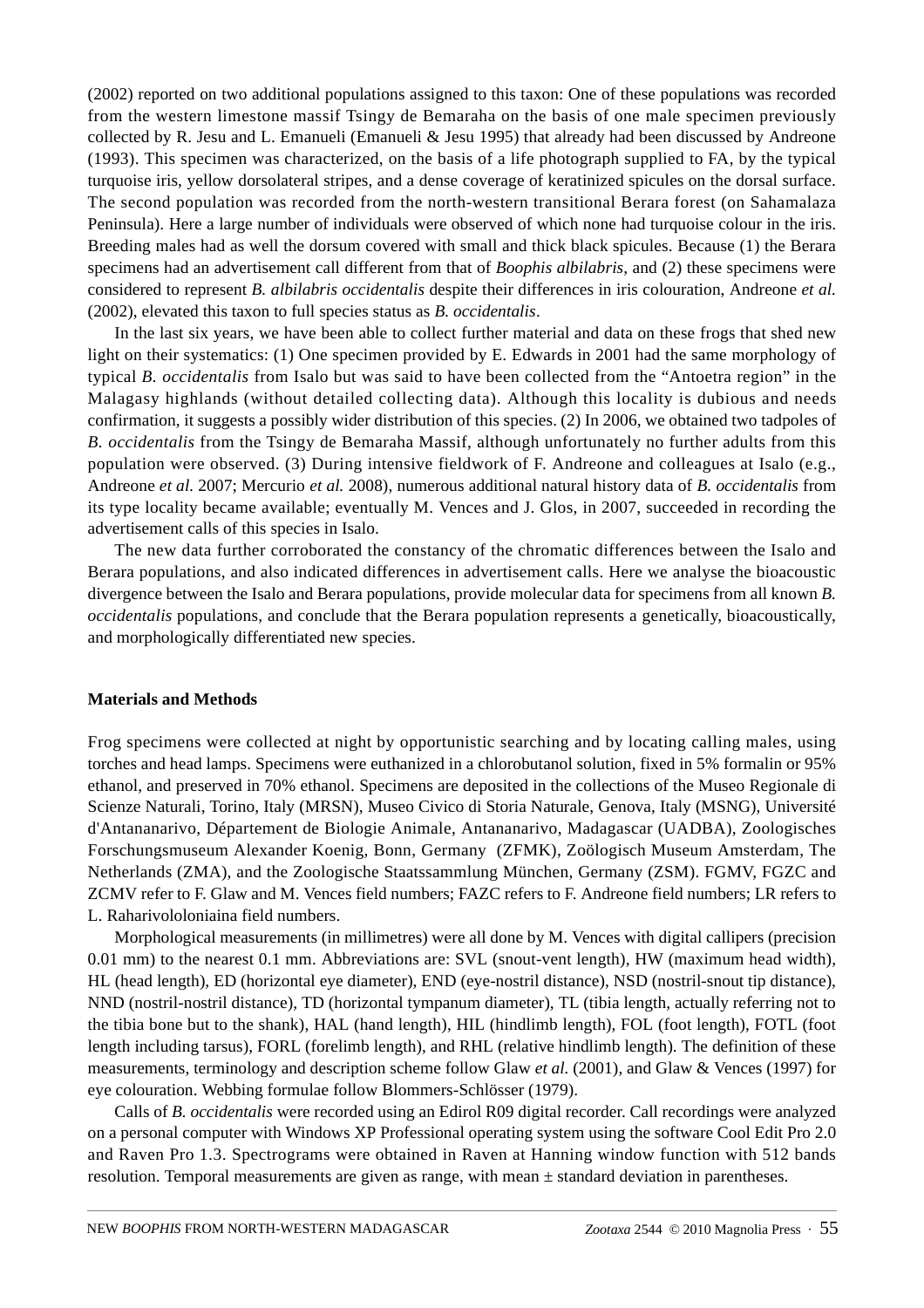Tissue samples of all species of the *Boophis albilabris* group were taken in the field and preserved in 95– 99% ethanol. DNA was extracted and a fragment of the mitochondrial 16S rRNA gene amplified using primers 16Sar-L and 16Sbr-H of Palumbi *et al.* (1991), following standard protocols (see Vences *et al.* 2005; Glaw *et al.* 2010), and subsequently resolved on automated sequencers. Sequences were aligned by eye, and their alignment required the assumption of only a single indel. Phylogenetic analyses were performed using the programs PAUP 4b10\* (Swofford 2002), and Mrbayes 3.1 (Ronquist & Huelsenbeck 2003). We performed Bayesian, maximum likelihood (ML), and maximum parsimony (MP) analyses in order to check for consistency in the results from different methods that are based on different assumptions of molecular evolution. MP analyses were performed in PAUP\* 4b10 using heuristic searches with tree-bisectionreconnection (TBR) branch swapping, step addition starting tree, and random addition sequence with 10 replicates. ML analyses were carried out in PAUP\* after determining the appropriate substitution model (a general time-reversible GTR+I+G model) using hierarchical likelihood ratio tests in Modeltest (Posada & Crandall 1998). Under both MP and ML we ran a bootstrap test with 2000 replicates (MP) and 500 replicates (ML). For the Bayesian analysis, we used MrModeltest version 2.2 (Nylander 2004) to choose the appropriate model of sequence evolution for each partition (again, a GTR+I+G model was selected). We used a neighbour-joining (NJ) tree with Jukes–Cantor 69 substitution model of the whole data set as starting tree. Analyses consisted of four Markov chains that ran for 10 million generations, sampled every 100 generations, with a random starting tree and default priors. The burn-in was empirically estimated by plotting  $-\ln L$  against the generation number, and the trees corresponding to the first 5 million generations were conservatively discarded.

## **Results**

# **Molecular phylogeny and divergences**

The different tree reconstruction methods yielded largely congruent results. Of a total of 494 aligned nucleotides, 424 characters were constant and 40 were parsimony-informative. The tree (figure 1) places all four populations that in the past have been assigned to *Boophis occidentalis* (Isalo, "Antoetra region", Bemaraha, and Berara) as a monophyletic group with high support and provides weak support for a clade containing the specimens from Isalo, "Antoetra region", and Bemaraha. The genetic divergences between these clades were substantial: 2.5–2.7% pairwise uncorrected p-distance between Bemaraha and Isalo/ "Antoetra region", 3.8% between Bemaraha and Berara, and 3.1–3.3% between Isalo/"Antoetra region" and Berara.

## **Morphological differences between populations**

The molecular differentiation of populations assigned to *B. occidentalis* correlates with some, subtle, morphological and chromatic differences. The most distinct difference, as already reported by Andreone *et al.* (2002) is the lack of turquoise iris colour in the population of Berara. Furthermore, the fact that so far in Isalo no specimens with a dense coverage of black dorsal spicules have been observed and that even calling males had few spicules, indicates that these spicules may be more weakly expressed in this locality. Summarizing the most obvious differences (see also tables  $1-2$ ), the populations can be characterized as follows (not considering the single specimen from the dubious provenance "Antoetra region"): (1) Specimens from Isalo have only green dorsal colour with turquoise iris periphery and blue iris colouration, a rather indistinct white stripe along upper lip, and breeding males as far as known have a weak expression of poorly keratinized dorsal spicules (see figure 2a), although it is uncertain whether highly motivated males in an explosive breeding situation may show such dermal structures. (2) Specimens from Berara have green or brown dorsal colour with a light brown iris and blue iris periphery, a distinct white stripe along upper lip, and breeding males have a dense dorsal coverage of black spicules (figure 2b). (3) Frogs from Tsingy de Bemaraha are as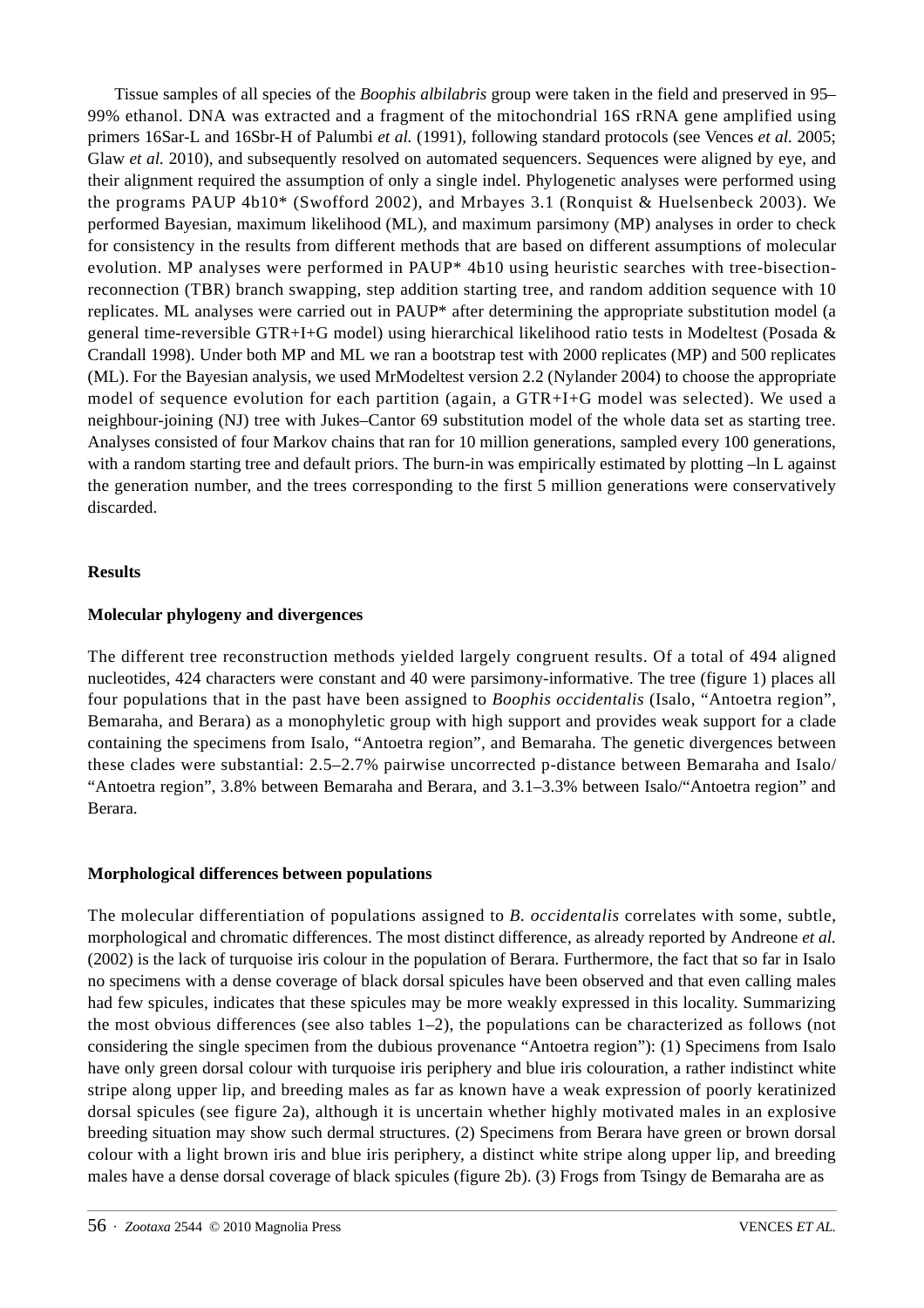| articulation when the hindlimb is adpressed along the body: (1) posterior eye comer, (2) aye centre, (3) anterior eye comer, (4) nostril. M, male; F, female; SA, subadult; HT<br>holotype; PT, paratype.<br>Voucher | <b>Status</b> | Sex   | <b>TAS</b>     | Ř    | HL   | £D  | Ê                | ENS              | <b>NSD</b>      | <b>CNN</b> | HAL  | FORL | $\Xi$ | <b>FOTL</b> | FOL  | H    | RHL                |
|----------------------------------------------------------------------------------------------------------------------------------------------------------------------------------------------------------------------|---------------|-------|----------------|------|------|-----|------------------|------------------|-----------------|------------|------|------|-------|-------------|------|------|--------------------|
| B. tsilomaro sp. nov.                                                                                                                                                                                                |               |       |                |      |      |     |                  |                  |                 |            |      |      |       |             |      |      |                    |
| <b>MRSN A2002</b>                                                                                                                                                                                                    | 丘             | Σ     | 55.6           | 19.0 | 19.2 | 5.9 | 4.0              | 4.8              | 3.8             | 5.9        | 17.0 | 33.6 | 87.3  | 41.9        | 24.4 | 27.8 | $\scriptstyle\sim$ |
| <b>MRSN A1997</b>                                                                                                                                                                                                    |               | ⋝     | 56.5           | 19.2 | 18.5 | 6.0 | 3.8              | 4.3              | 3.4             | 5.9        | 17.1 | 32.8 | 87.4  | 38.9        | 23.3 | 25.6 |                    |
| <b>MRSN A1998</b>                                                                                                                                                                                                    |               | ≥     | 53.4           | 17.9 | 16.9 | 5.7 | 3.9              | $\overline{4}$ . | 4.0             | 5.5        | 14.7 | 31.4 | 79.2  | 35.8        | 21.8 | 25.2 | $\sim$             |
| <b>MRSN A1999</b>                                                                                                                                                                                                    |               | ⋝     | $\overline{3}$ | 20.7 | 20.4 | 5.9 | 4.3              | 4.8              | 4.5             | 6.6        | 18.5 | 37.7 | 98.9  | 44.1        | 25.8 | 29.5 | $\sim$             |
| MRSN A2001                                                                                                                                                                                                           |               | ≥     | 61.3           | 20.8 | 20.2 | 62  | 4.7              | 4.6              | $\overline{41}$ | 6.8        | 17.2 | 36.1 | 98.9  | 44.4        | 26.0 | 28.4 | $\scriptstyle\sim$ |
| <b>MRSN A2003</b>                                                                                                                                                                                                    | Σ             | ⋝     | 52.8           | 16.7 | 17.1 | 5.7 | $\frac{0}{4}$    | 4.2              | 3.9             | 5.7        | 14.2 | 28.9 | 77.8  | 34.6        | 20.8 | 24.1 | $\sim$             |
| <b>MRSN A1996</b>                                                                                                                                                                                                    | Σ             |       | 49.1           | 17.9 | 17.6 | 5.4 | 3.8              | 4.2              | 3.8             | 5.4        | 14.3 | 29.8 | 79.3  | 33.6        | 19.5 | 24.8 | $\sim$             |
| <b>MRSN A2004</b>                                                                                                                                                                                                    |               |       | 57.9           | 20.3 | 20.0 | 5.5 | 4.3              | 5.0              | 4.2             | 6.0        | 17.6 | 36.4 | 92.6  | 41.7        | 25.0 | 27.8 | ς                  |
| <b>B.</b> occidentalis                                                                                                                                                                                               |               |       |                |      |      |     |                  |                  |                 |            |      |      |       |             |      |      |                    |
| ZSM 2314/2007                                                                                                                                                                                                        |               | Σ     | 46.0           | 16.6 | 15.6 | 5.0 | 3.7              | 3.4              | 4.5             | 51         | 14.3 | 27.3 | 70.6  | 31.3        | 19.3 | 21.5 | 3                  |
| ZSM 2402/2007                                                                                                                                                                                                        |               | Σ     | 52.4           | 18.4 | 17.0 | 5.5 | $\overline{4}$ . | 3.4              | $\overline{4}$  | 5.2        | 16.6 | 31.1 | 77.7  | 34.6        | 21.4 | 23.2 | $\sim$             |
| ZSM 539/1999                                                                                                                                                                                                         | E             | F(SA) | 38.4           | 14.3 | 13.8 | 4.8 | 2.9              | 3.6              | 3.4             | 3.8        | 12.3 | 23.9 | 63.4  | 26.8        | 15.8 | 19.1 | 4                  |
| ZSM 44/2002                                                                                                                                                                                                          |               | F(SA) | 36.4           | 12.3 | 12.1 | 4.6 | 2.2              | 2.5              | 3.2             | 4.8        | 11.2 | 22.3 | 57.1  | 24.7        | 15.0 | 16.8 | $\mathcal{L}$      |
| ZSM 2315/2007                                                                                                                                                                                                        |               |       | 48.3           | 15.8 | 15.7 | 5.3 | 3.9              | $3.\overline{3}$ | 3.4             | 5.0        | 13.8 | 29.0 | 75.1  | 32.3        | 20.1 | 22.8 | 3                  |

**TABLE 1.** Morphometric measurements (in mm) of holotype and seven paratype specimens of *Boophis tsilomaro* from its type locality (Berara forest), and comparative specimens of *B occidentality* from its type incompara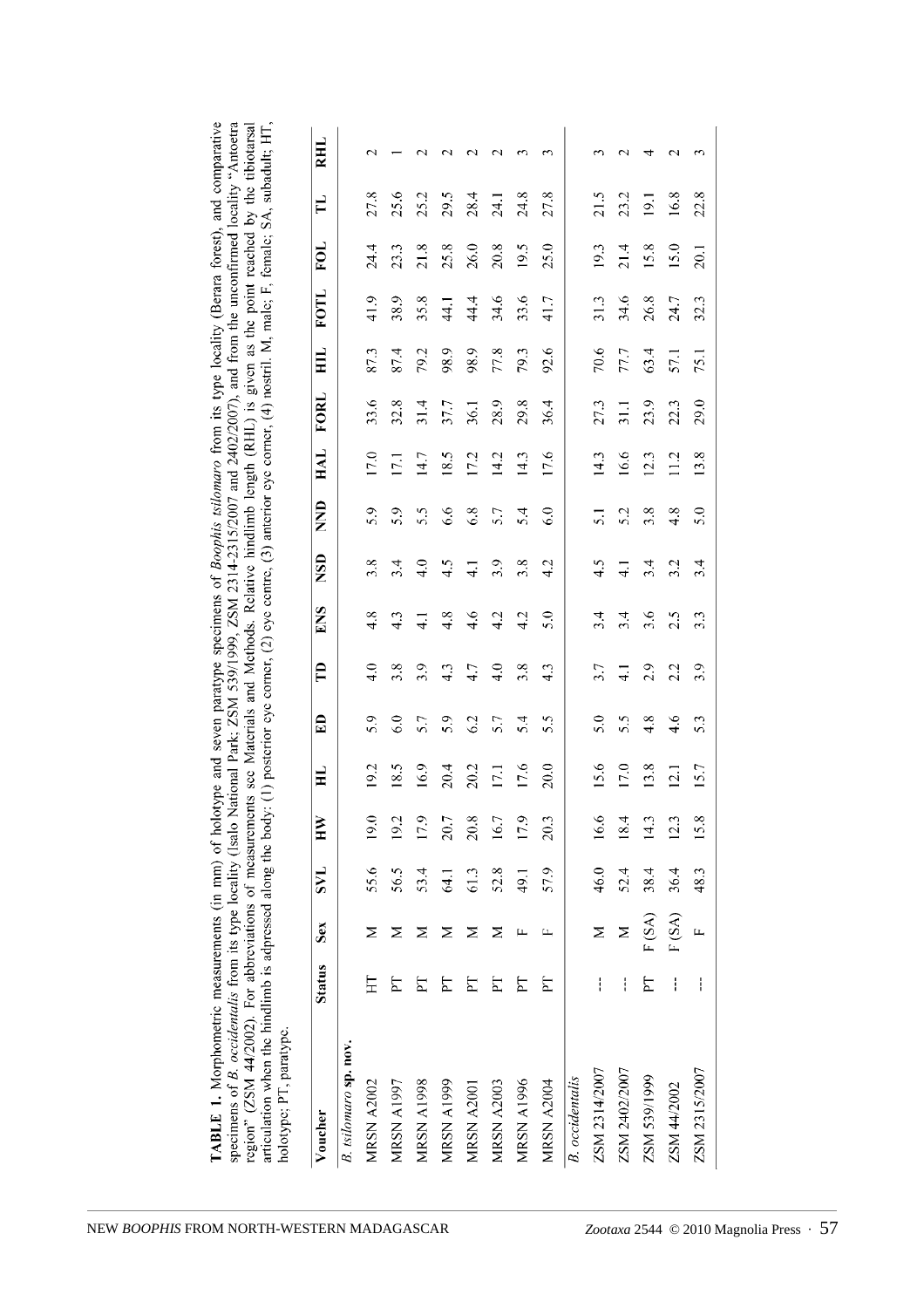

**FIGURE 1.** Bayesian inference phylogenetic tree of species in the *Boophis albilabris* group based on 494 nucleotides of the mitochondrial 16S rRNA gene. Asterisks denote Bayesian posterior probabilities of 0.95 and higher (one asterisk) and 0.99 and higher (two asterisks). Numbers at nodes are bootstrap values in percent of ML and MP analyses, respectively (500 and 2000 replicates). *Boophis goudoti*, a member of the *B. goudoti* group, was used as the outgroup (not shown). The inset pictures show representative photos of the respective species (from top to bottom): *B. albilabris,* male ZSM 130/2004; *B. occidentalis,* male ZSM 2314/2007; *B. tsilomaro,* male from Berara (not collected), *B. praedictus* (female ZSM 478/2009; *B. praedictus,* probable juvenile MRSN A2030). Size differences between inset photos are indicative of original sizes of the frogs but are not to scale.

far as known green in life with a turquoise iris and blue iris periphery, a distinct white stripe along upper lip, and with a dense coverage of black spicules in breeding males (based on the photograph of one specimen, supplied by R. Jesu).

To provide additional data on the enigmatic Tsingy de Bemaraha population, we were able to examine one preserved male specimen (MSNG 48586) collected by L. Emanueli and R. Jesu but apparently not identical to the photographed specimen. Its SVL is around 44 mm, and the overall colouration, after more than 15 years from its collecting, is purple on the back and dirty whitish on the belly. Two thin light lines run from the nostrils to the upper parts of the eyelids and end after around 16 mm on a very slightly elevated dorso-lateral ridge, continuing with a few lighter warts on the back. Three irregularly placed white spots are present on the lower back. The back (between the dorsolateral ridges) is covered by rather distinct dark spicules, which are also present on the lower jaws and on the breast. Similar spicule-covered surfaces are also visible on the upper part of the prepollex, on the first and on the second finger. The prepollex is with terminal spine. Eye colouration appears dark (pupils being greyish, and outer iris is blackish), but it is impossible to hypothesize on the actual iris colouration in life of this specimen. The overall colouration and general skin morphology appear similar to those observed in the specimens from Berara.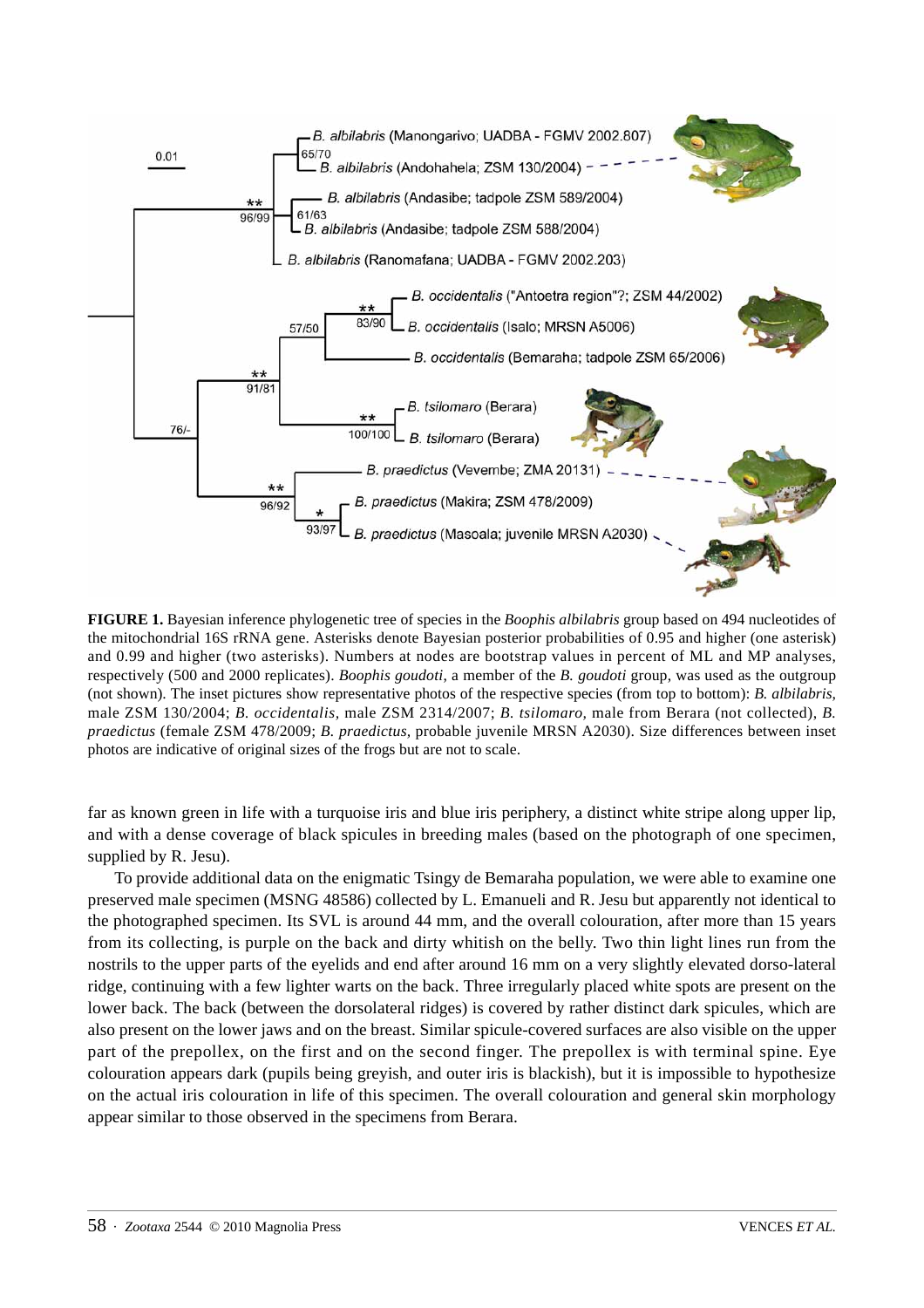## **Vocalizations of** *Boophis occidentalis* **and bioacoustic comparisons**

Advertisement calls of *B. occidentalis* were recorded from a single, isolated male (ZSM 2314/2007 [ZCMV 5551]) in the Namazaha Valley at Isalo National Park on 15 February 2007, ca 21:00 h, at an estimated air temperature of 25° C. When the recordings were taken, no additional males were calling or interacting with the calling male at this site. Nevertheless, the male appeared to be highly motivated and was repeating its call multiple times. Furthermore, at other sites along the same stream, at least 100 m from the first site, we heard additional single males (at least one specimen but probably several) emitting the same calls, but these specimens were too difficult to approach and collect due to the depth and current of the stream.

The calls (figure 3) were unharmonious, pulsed notes emitted in short regular series. Notes were composed of 50–66 (57 $\pm$ 4.3, n=12) pulses. Note duration was 856–1112 ms (996 $\pm$ 68.8 ms, n=12), duration of intervals between notes of a regular note series was 534–1164 ms (785±236.8 ms, n=10), with longer intervals between regular note series (2073 and 4210 ms, n=2). Duration of pulses was  $7-14$  ms ( $10.8\pm2.1$  ms, n=14), duration of intervals between them was  $2-13$  ms  $(5.1\pm3.0 \text{ ms}, \text{n}=14)$ . No click pulses were recognized. Pulse repetition rate was 53–60 pulses per second. Frequency was 500–1050 Hz, with a dominant frequency band between 560–750 Hz.

A comparison with calls from Berara which have been described (under the name *B. occidentalis*) and recorded in a chorus situation (Andreone *et al.* 2002) reveals that the latter differs from the Isalo calls by less pulses per note (26–34 vs. 50–66), shorter note duration (262–362 ms vs. 856–1112 ms), a higher pulse repetition rate (90–109 vs. 53–60 per second), and higher frequency range (900–2000 Hz vs. 500–1050 Hz).

Because the data from Isalo are based on vocalizations of a single specimen, the variation of calls of this population still needs to be fully assessed. However, (1) at least one additional male was heard at Isalo and the calls sounded very similar to that of the recorded specimen (in fact, it is possible for human receivers to easily recognize the temporal call differences between the populations), and (2) of numerous males recorded at Berara, none emitted the slow and long calls recorded at Isalo. We therefore conclude that these differences very probably represent a constant bioacoustic differentiation among these populations, confirming the specific distinctness of the candidate species from Berara which is described in the following:

## *Boophis tsilomaro* **sp. nov.**

(figures 2 and 4)

**Etymology.** The specific name is used as a noun in apposition and is composed of the Malagasy words "tsilo", meaning "spine", and "maro", meaning "many". The name makes reference to the typical keratinized spicules on the dorsum and chest of breeding males*.*

**Remark.** This species has been referred to as *Boophis occidentalis* by Andreone *et al.* (2002) and Vences *et al.* (2006), as *Boophis* sp. aff. *occidentalis* by Glaw & Vences (2007:166–167) and as *Boophis* sp. 4 in Vieites *et al.* (2009).

**Holotype.** MRSN A 2002 (FAZC 10667, formalin fixed), adult male collected at Berara Forest (Sahamalaza Peninsula, north-western Madagascar), 14°818.55'S and 47°854.92'E, 170 m a.s.l., Mahajanga Province, Analalava Fivondronana, Ambolobozo Firaisana and western part of the Befotaka Firaisana, on 20 February 2000 by F. Andreone, J. E. Randrianirina & M. Vences.

**Paratypes.** MRSN A1996 (FAZC 10581), adult female; MRSN A2001 (FAZC 10667, formalin fixed), adult male; MRSN A2004 (FAZC 10666, formalin fixed), adult female; MRSN A1997 (FAZC 10653), MRSN A1998 (FAZC 10659), MRSN A 1999 (FAZC 10661), MRSN A2003 (FAZC 10695), four adult males. All the individuals have been collected at Berara Forest (Sahamalaza Peninsula, north-western Madagascar), 14°818.55'S and 47°854.92'E, 170 m a.s.l., Mahajanga Province, Analalava Fivondronana, Ambolobozo Firaisana and western part of the Befotaka Firaisana, on 20–21 February 2000 by F. Andreone, J. E. Randrianirina & M. Vences.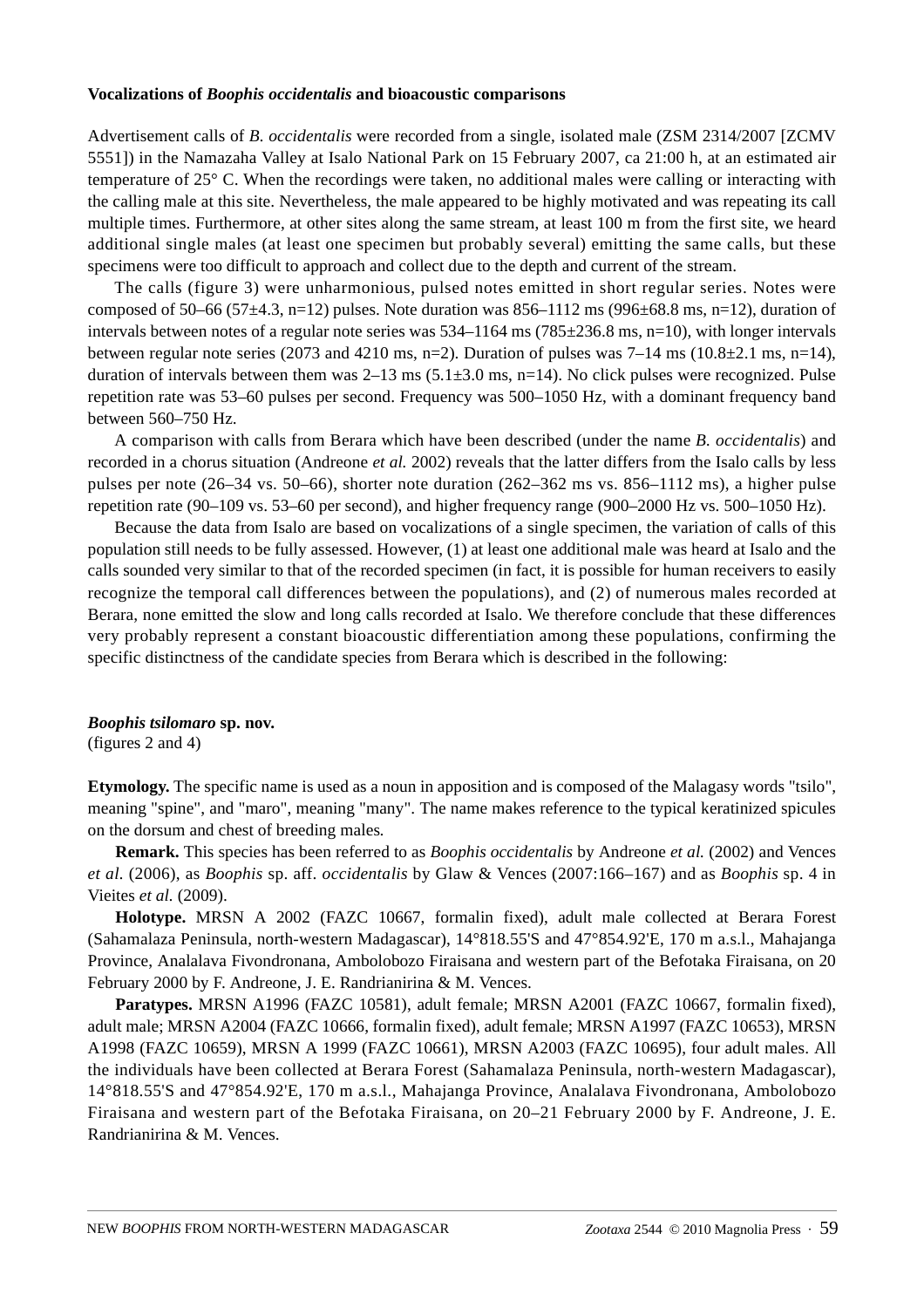

**FIGURE 2.** Preserved adult male specimens of (a) *Boophis occidentalis* (ZSM 2314/2007 from Isalo) and (b) *Boophis tsilomaro* (holotype MRSN A2002 from Berara forest). Both males were collected in breeding condition during emission of advertisement calls; note the slightly larger size of *B. tsilomaro* and the dense coverage of its dorsum with keratinized spicules.



**FIGURE 3.** Sonagram and corresponding oscillogram of one note of a call of *Boophis occidentalis* (ZSM 2314/2007) from Isalo National Park.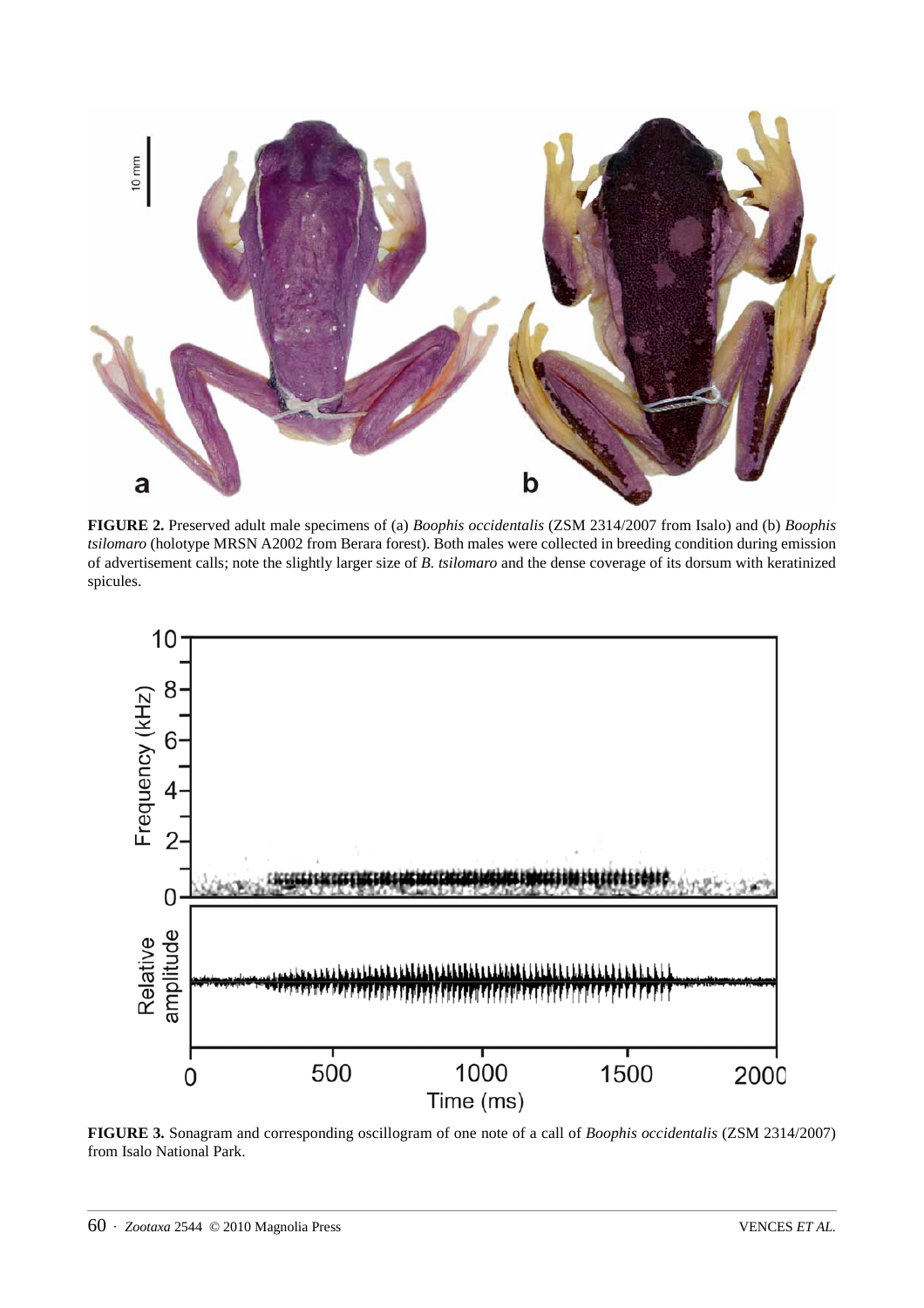

**FIGURE 4.** Photographs of *Boophis tsilomaro* in life, photographed at Berara forest in February 2000. (a) Two brownish-coloured and two green-coloured males as part of a breeding aggregation sitting in a shallow and slow-flowing part of a stream; (b) green-coloured male in the stream, visible on the stones are eggs of this species; (c) calling male; (d) brown-coloured male in dorsolateral view; (e) ventral view of same specimen as in (d).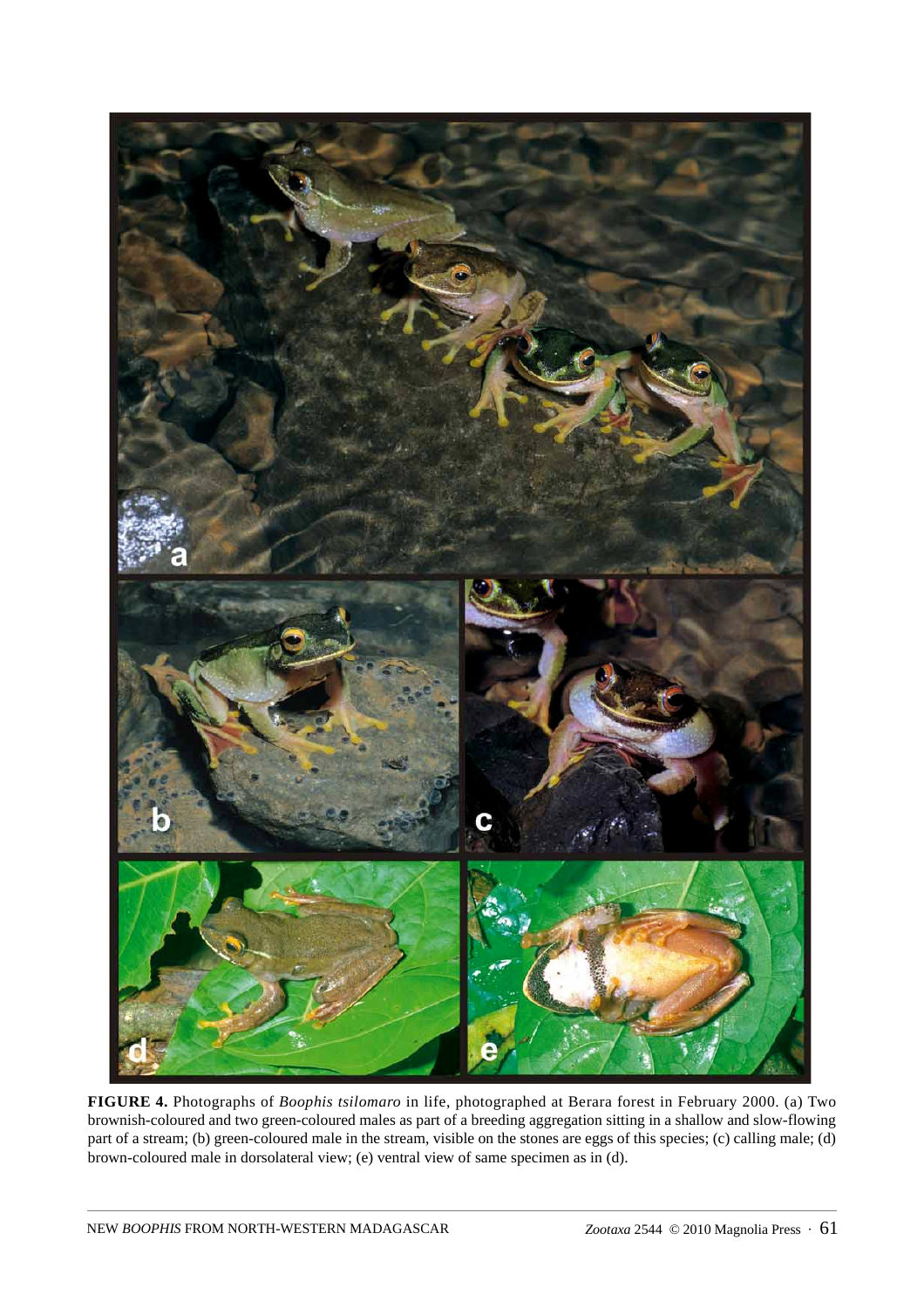

**FIGURE 5.** Photographs of *Boophis occidentalis* from Isalo National Park in life. (a–b) Male specimen ZSM 2314/2007 in dorsolateral and ventral view, and (c) same specimen at its calling position in a small cavity in a rock above a stream, photographed on 15 February 2007; (d) holotype (ZFMK 57383) collected on 29 January 1994.

**Additional material.** Eggs and larval stages (all from Berara Forest): MRSN A2005 (tadpoles, preserved on 26 February 2000, at 11 h); MRSN A2006 (tadpoles, preserved on 4 March 2000, at 15 h); MRSN A2007 (tadpoles, preserved on 7 March 2000, at around 14–16 h); MRSN A2008 (tadpoles, preserved on 9 March 2000, at about 18 h); MRSN A2009 (tadpoles, preserved on 26 March 2000, at about 20–22 h); MRSN A2010 (tadpole, preserved on 9 April 2000); ZSM 57/2001 (embryos, preserved on 22 February 2000, at about 10 h); ZSM 54/2001 (embryos, preserved on 23 February 2000, at about 9.15 h), ZSM 56/2001 (tadpoles, preserved on 24 February 2000, at about 22 h); ZSM 192/2001 (eggs, laid on 20 February 2000, fixed at about 24 h).

**Diagnosis.** Assigned to the genus *Boophis* based on the presence of an intercalary element between ultimate and penultimate phalanges of fingers and toes (verified by external examination), enlarged terminal discs of fingers and toes, lateral metatarsalia separated by webbing, absence of outer metatarsal tubercle, molecular phylogenetic relationships (see Vieites *et al.* 2009 for a complete molecular analysis of *Boophis*), and overall similarity to other *Boophis* species. Assigned to the *Boophis albilabris* group based on the following combination of characters: large size (male SVL 53–64 mm); well developed webbing between fingers; presence of vomerine teeth; green colouration in life and colouration in preservative with a purple shade; presence of a white line along upper lip; molecular phylogenetic relationships (Vieites *et al.* 2009); and overall similarity to *B. albilabris*. *Boophis tsilomaro* differs from the other described species in the *Boophis albilabris* group by substantial genetic differentiation, with pairwise 16S divergences of 3.1–3.8% to *B. occidentalis*, and 4.5–6.0% to other species of the group. It further differs from *B. praedictus* and *B. albilabris* by the presence in most specimens of light dorsolateral lines which run from the eyes to the mid-flanks, by smaller size (adult SVL 53–64 mm vs. 62–89 mm and 76–93 mm, respectively) and by the colouration of the iris periphery (bluish vs. reddish, whitish or greenish). It mostly resembles its sister species *B. occidentalis*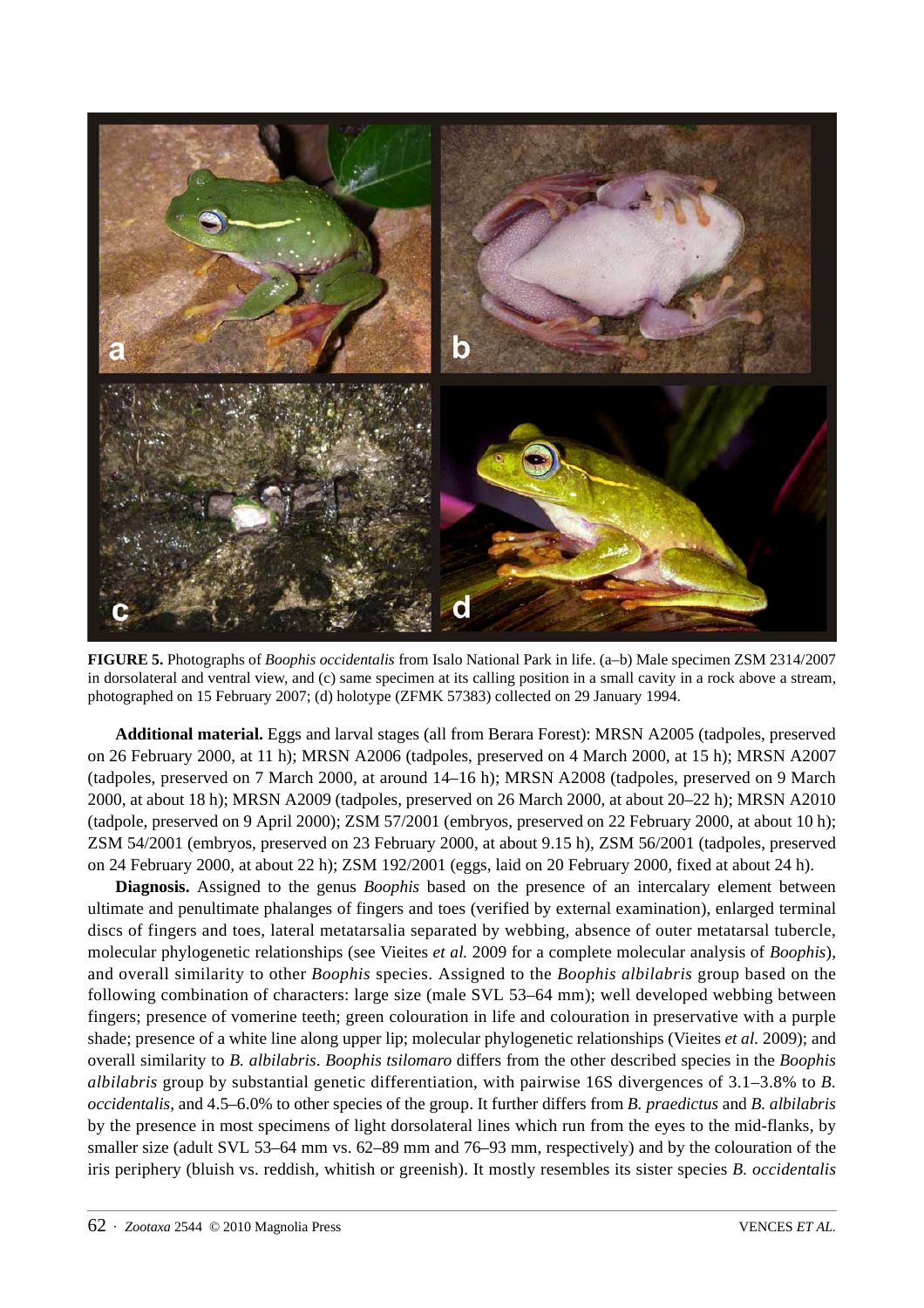(see figure 5) from which it differs by a different iris colouration (outer iris ring orange-brown vs. metallic turquoise blue), a less distinct light dorsolateral stripe from the eye to mid-flanks (especially in preservative), larger size (SVL 53–64 mm vs. 46–52 mm SVL), a more distinct white line along the upper lip, and distinct differences in advertisement calls (see above).

**Description of the holotype.** Adult male in breeding condition. Body moderately slender; head slightly longer than wide, slightly wider than body; snout rounded in dorsal view, obtuse in lateral view, nostrils directed laterally, nearer to tip of snout than to eye; canthus rostralis distinct, slightly concave in dorsal view, loreal region slightly concave; tympanum distinct, rounded, TD 67% of ED; supratympanic fold thin, distinct; vomerine odontophores distinct, well separated in two elongated patches, positioned posteromedial to choanae; choanae medium-sized, elongated. Tongue posteriorly bifid, free. Arms slightly thickened, with a white dermal edge from elbow to the lateral base of the finger. Subarticular tubercles single, round; metacarpal tubercles not recognizable; fingers broadly webbed; webbing formula 1(1), 2i(1.5), 2e(0), 3i(2), 3e(0), 4(0); relative length of fingers 1<2<4<3 (finger 2 distinctly shorter than finger 4); finger discs enlarged. A bony prepollex at the base of the first finger. Black keratinized nuptial pads on the base of the prepollex, and on the inner sides of fingers 1–3 as far as they are free of web, reaching the base of terminal finger discs. Hindlimbs slender; tibiotarsal articulation reaching centre of eye when hindlimb is pressed along body; lateral metatarsalia separated by webbing; inner metatarsal tubercle small, distinct, elongated; no outer metatarsal tubercle; toes almost fully webbed; webbing formula 1(0), 2i(0.25), 2e(0), 3i(0.5), 3e(0), 4i(0.5), 4e(0.5), 5(0); relative length of toes 1<2<5=3<4; toe discs enlarged. Skin granular on dorsal surfaces, especially where covered by black keratinized skin (almost whole head and back from snout to vent, external parts of lower arm, lower leg, tarsus and lateral sides of toes 4 and 5). Cloaca difficult to recognize, apparently concealed by a skin fold and oriented anteroventrally. Skin largely folded on the flanks, slightly granular on throat and chest, on belly and ventral surfaces of thighs except for a keratinized band along the lower lip and a second band of similar width (3–5 mm). For measurements see table 1.

After almost ten years in preservative, ground colour of dorsal upper surfaces is purple, which however is superimposed by large areas of skin covered by blackish keratinized spicules. A purple band below the canthus rostralis runs from snout tip to eye and is continued on ring surrounding the eye ventrally. The tympanum is purplish-brown. A narrow white band runs along the upper lip. Dorsal sides of fingers and toes pale yellowish. Upper flanks purple, lower flanks yellowish. A continuous pale yellowish narrow stripe on the lateral edges of lower arm and lateral finger and on the heel, and a discontinuous one along tarsus and lateral toe. All ventral surfaces pale yellowish except the areas along the lower lip, on the chest between the arms, and to a much lesser extent on the ventral side of the tarsus which are covered by blackish keratinized spicules. A light dorsolateral stripe from the eye to mid-flanks is not recognizable. Colouration in life unknown, but it might be expected that all purplish parts have been green.

**Variation.** Measurements of the paratypes are given in table 1. Most of the paratypes generally resemble the holotype in morphology and colouration (especially all other males which have similar areas of black keratinized skin), but several differences are evident. MRSN A2001 has a brown colouration without any traces of purple. The dorsal skin is granular, but only fragmentary spicule cover is present on the sides of the head, along lower lip, on chest and elbows and on few other small patches of the dorsal surface. This may indicate that the level of sexual activity was already decreasing when the frog was collected, although black nuptial pads are still present on fingers 1–3. MRSN A2004 and MRSN A1996 are females with rather uniform purple dorsal colouration and distinct light dorsolateral stripes behind the eye. MRSN A1996 has well developed eggs with a light and a dark pole in the body cavity. The body cavity of most paratypes (all except MRSN A1997 and MRSN A2001) was opened for further studies. The life colouration of several specimens is shown in figure 4. According to these photographs dorsal colouration varies from green to olive grey, partly superimposed by blackish keratinized spicules in males. Inner iris ring brown, outer iris ring golden, posterior iris periphery blue. The webbing between the toes is red, the dorsal side of fingers and toes is yellow. Throat whitish, belly and ventral parts of limbs beige to orange-brown.

**Natural history.** All available natural history data were published by Andreone *et al.* (2002): Individual age assessed by skeletochronology ranged from 4 to 11 years. Breeding behaviour was observed at a seasonal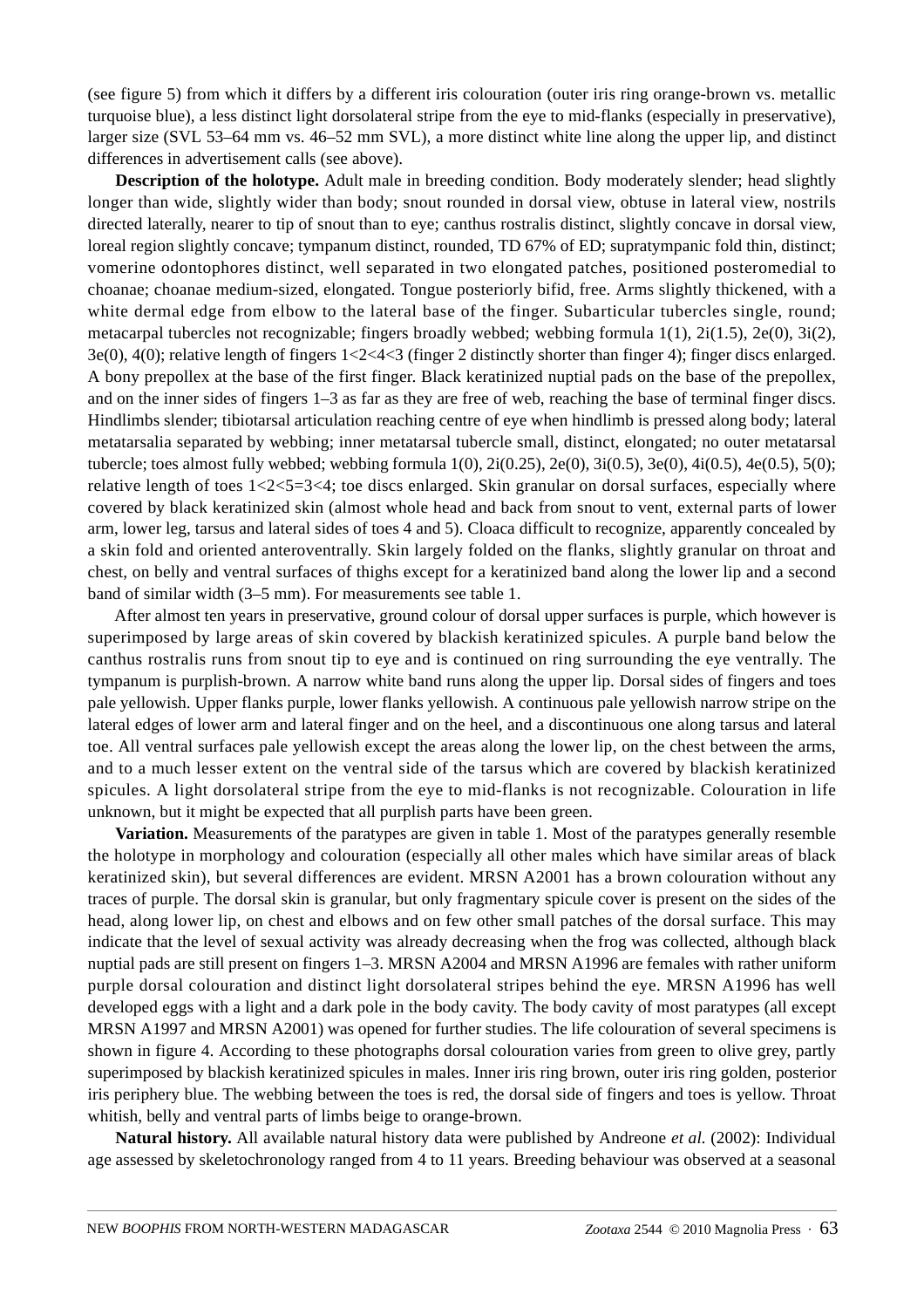stream in subhumid forest after heavy rainfalls: Five choruses of eight to 90 males aggregated in shallow brook sections. Calling males were engaged in scramble battles. A description of the call is provided above and in Andreone *et al.* (2002). The call is documented in Vences *et al.* (2006) under the name *Boophis occidentalis.* Only two females were found. A pair laid a large number of eggs, attached as a single layer of isolated eggs on submerged stones. Tadpoles reared from these eggs had the typical morphology of streambreeding *Boophis* species with a 6(2–6)/3 keratodont formula and a relatively depressed body; see Andreone *et al.* (2002) for a detailed tadpole description.

**TABLE 2.** Diagnostic characters and morphometric measurements (in mm) of adult males and females of *Boophis occidentalis* and *B. tsilomaro* **sp. nov**, summarized as mean (in bold) ± standard deviation, and minimum-maximum in parentheses. The population from the Tsingy de Bemaraha is not considered here (see text for a discussion of their characters). For abbreviations, see Materials and Methods and caption to Table 1. Summarized from original data in Table 1. States of the last three characters refer to both males and females of each species.

|                                                | B. tsilomaro                                                                                              |                              | <b>B.</b> occidentalis                                                                                                             |         |
|------------------------------------------------|-----------------------------------------------------------------------------------------------------------|------------------------------|------------------------------------------------------------------------------------------------------------------------------------|---------|
|                                                | males                                                                                                     | females                      | males                                                                                                                              | females |
| $\overline{N}$                                 | 6                                                                                                         | $\overline{2}$               | $\overline{2}$                                                                                                                     | 1       |
| <b>SVL</b>                                     | $57.3 \pm 4.5$ (52.8–64.1)                                                                                | $53.5 \pm 6.2$ (49.1-57.9)   | $49.2 \pm 4.5$ (46.0-52.4)                                                                                                         | 48.3    |
| <b>HW</b>                                      | $19.1 \pm 1.6$ (16.7–20.8)                                                                                | $19.1 \pm 1.7$ (17.9–20.3)   | $17.5 \pm 1.3$ (16.6–18.4)                                                                                                         | 15.8    |
| HL                                             | $18.7 \pm 1.5$ (16.9–20.4)                                                                                | $18.8 \pm 1.7$ (17.6–20.0)   | $16.3 \pm 1.0$ (15.6–17.0)                                                                                                         | 15.7    |
| <b>ED</b>                                      | $5.9 \pm 0.2$ (5.7–6.2)                                                                                   | $5.5 \pm 0.1$ (5.4–5.5)      | $5.3 \pm 0.4$ (5.0–5.5)                                                                                                            | 5.3     |
| TD                                             | $4.1 \pm 0.3$ (3.8–4.7)                                                                                   | $4.1 \pm 0.4$ (3.8–4.3)      | $3.9 \pm 0.3$ (3.7–4.1)                                                                                                            | 3.9     |
| <b>ENS</b>                                     | $4.5 \pm 0.3$ (4.1-4.8)                                                                                   | $4.6 \pm 0.6$ (4.2–5.0)      | $3.4 \pm 0.0$                                                                                                                      | 3.3     |
| <b>NSD</b>                                     | $4.0 \pm 0.4$ (3.4–4.5)                                                                                   | $4.0 \pm 0.3$ (3.8–4.2)      | $4.3 \pm 0.3$ (4.1-4.5)                                                                                                            | 3.4     |
| <b>NND</b>                                     | $6.1 \pm 0.5$ (5.5–6.8)                                                                                   | $5.7 \pm 0.4$ (5.4–6.0)      | $5.2 \pm 0.1$ (5.1-5.2)                                                                                                            | 5.0     |
| <b>HAL</b>                                     | $16.5 \pm 1.7$ (14.2–18.5)                                                                                | $16.0 \pm 2.3$ (14.3–17.6)   | $15.5 \pm 1.6$ (14.3-16.6)                                                                                                         | 13.8    |
| <b>FORL</b>                                    | $33.4 \pm 3.2$ (28.9–37.7)                                                                                | $33.1 \pm 4.7$ (29.8–36.4)   | $29.2 \pm 2.7$ (27.3–31.1)                                                                                                         | 29.0    |
| <b>HIL</b>                                     | $88.3 \pm 3.2$ (77.8–98.9)                                                                                | $86.0 \pm 9.4$ (79.3–92.6)   | $74.2 \pm 5.0$ (70.6–77.7)                                                                                                         | 75.1    |
| <b>FOTL</b>                                    | $40.0 \pm 4.2$ (34.6–44.4)                                                                                | $37.7 \pm 5.7$ (33.6–41.7)   | $33.0 \pm 2.3$ (31.3–34.6)                                                                                                         | 32.3    |
| <b>FOL</b>                                     | $23.7 \pm 2.1$ (20.8–26.0)                                                                                | $22.3 \pm 3.9$ (19.5–25.0)   | $20.4 \pm 1.5$ (19.3–21.4)                                                                                                         | 20.1    |
| <b>TL</b>                                      | $26.8 \pm 2.1$ (24.1–29.5)                                                                                | $26.3 \pm 2.1 (24.8 - 27.8)$ | $22.3 \pm 1.2$ (21.5–23.2)                                                                                                         | 22.8    |
| Dorsal spicules                                | black, densely covering most of absent<br>dorsum in breeding males                                        |                              | apparently not or only slightly black<br>pigmented, scattered on dorsum of breeding<br>males (with spicules at Bemaraha; see text) | absent  |
| Advertisement<br>calls                         | 26-34 pulses per note, note<br>duration 262-362 ms, 90-109<br>pulses per second, frequency<br>900-2000 Hz |                              | 50-66 pulses per note, note duration 856-<br>1112 ms, 53–60 pulses per second,<br>frequency 500-1050 Hz                            | ---     |
| Dorsolateral<br>line from eye to<br>mid-flanks | usually indistinct, thin, pale yellow                                                                     |                              | usually distinct, bright yellow                                                                                                    |         |
| White line<br>along upper lip                  | usually distinct                                                                                          |                              | usually indistinct or absent                                                                                                       |         |
| Colour of outer<br>iris area                   | yellowish brown                                                                                           |                              | turquoise                                                                                                                          |         |

**Distribution.** Only known from the type locality at Berara (figure 6). The population from Tsingy de Bemaraha, which resembles both *Boophis tsilomaro* and *B. occidentalis*, needs further study but despite its similarity in external morphology is probably not referable to the new species described herein based on the combined evidence from its life colouration, relative small size of 44 mm (compare with table 1) and molecular relationships (see phylogenetic tree in figure 1).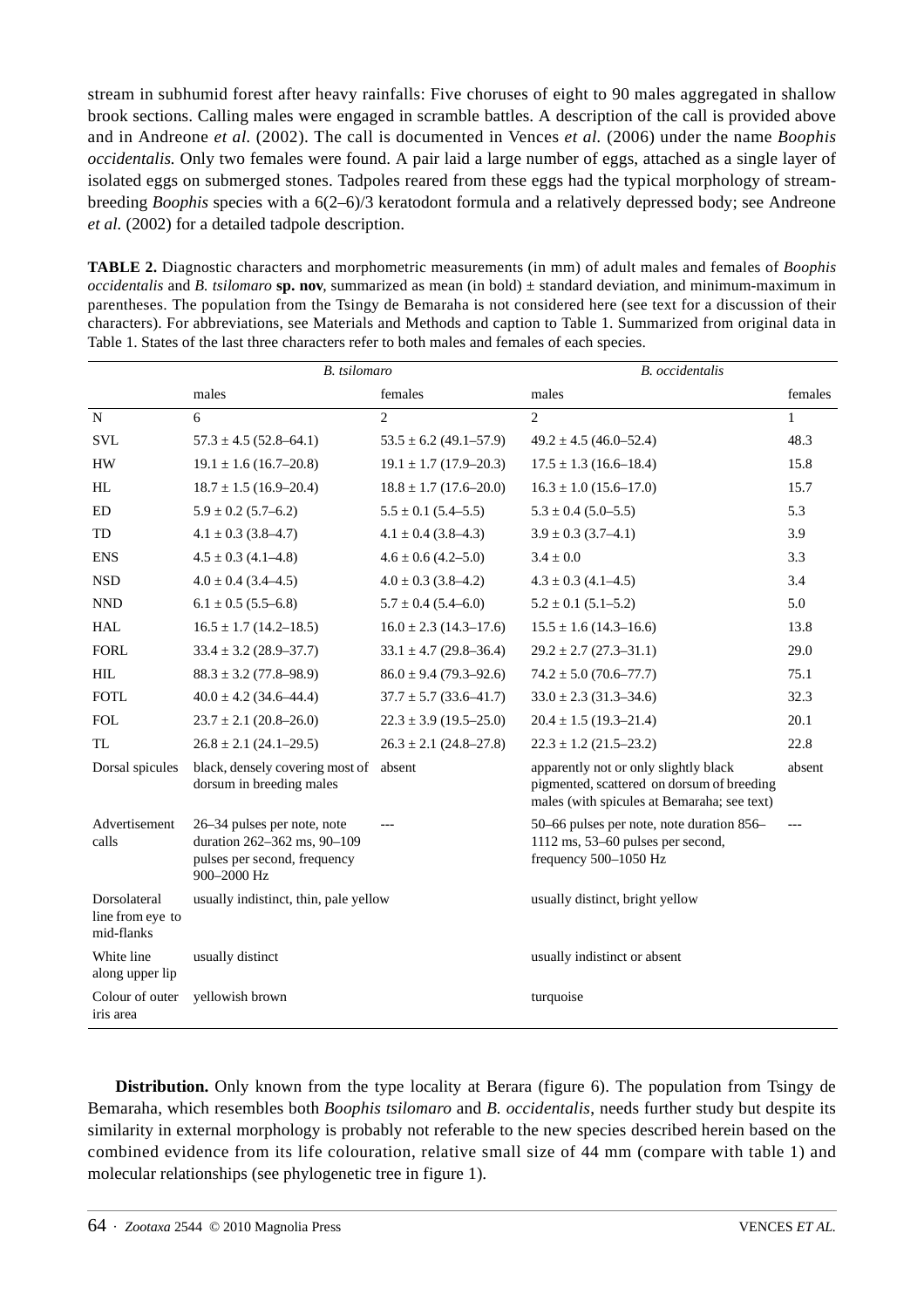## **Discussion**

Madagascar's biota is characterized by an extraordinary microendemism, with many species restricted to only very small ranges (Vences *et al.* 2009). The diversification mechanisms that led to the high diversity and local endemism of species are poorly understood, although several hypotheses invoking river barriers, watershed refugia, mountain refugia, and ecogeographic constraints have been formulated (e.g., Raxworthy & Nussbaum 1995; Pastorini *et al.* 2003; Wilmé *et al.* 2006; see summary in Vences *et al.* 2009).



**FIGURE 6.** Map of the distribution of species in the *B. albilabris* group. Note that for *B. albilabris*, many more localities are known and only those are shown from where molecular or bioacoustic data are available (see Andreone *et al.* 2002; Glaw *et al.* 2010). The locality Antoetra for *B. occidentalis* refers to an unverified record from the "Antoetra region" and is in need of confirmation, and the record from Zazafotsy is based on a dead specimen observed by us (from Glaw & Vences 2007).

In amphibians, some groups such as cophyline microhylids in north-eastern and south-eastern Madagascar seem to have particularly small ranges (Wollenberg *et al.* 2008; Vences *et al.* 2010), whereas some other species in eastern Madagascar, such as the poison frog *Mantella baroni*, share the same haplotypes in populations spread across hundreds of kilometers (Rabemananjara *et al.* 2007a). Similarly, several frog species in arid western Madagascar are widespread, such as *Boophis doulioti, Blommersia* sp. aff. *wittei*, *Mantidactylus* sp. aff. *ulcerosus* "Isalo"*, Heterixalus luteostriatus,* and others, most of which reproduce in lentic water bodies. These species probably are able to survive in and maintain gene flow across largely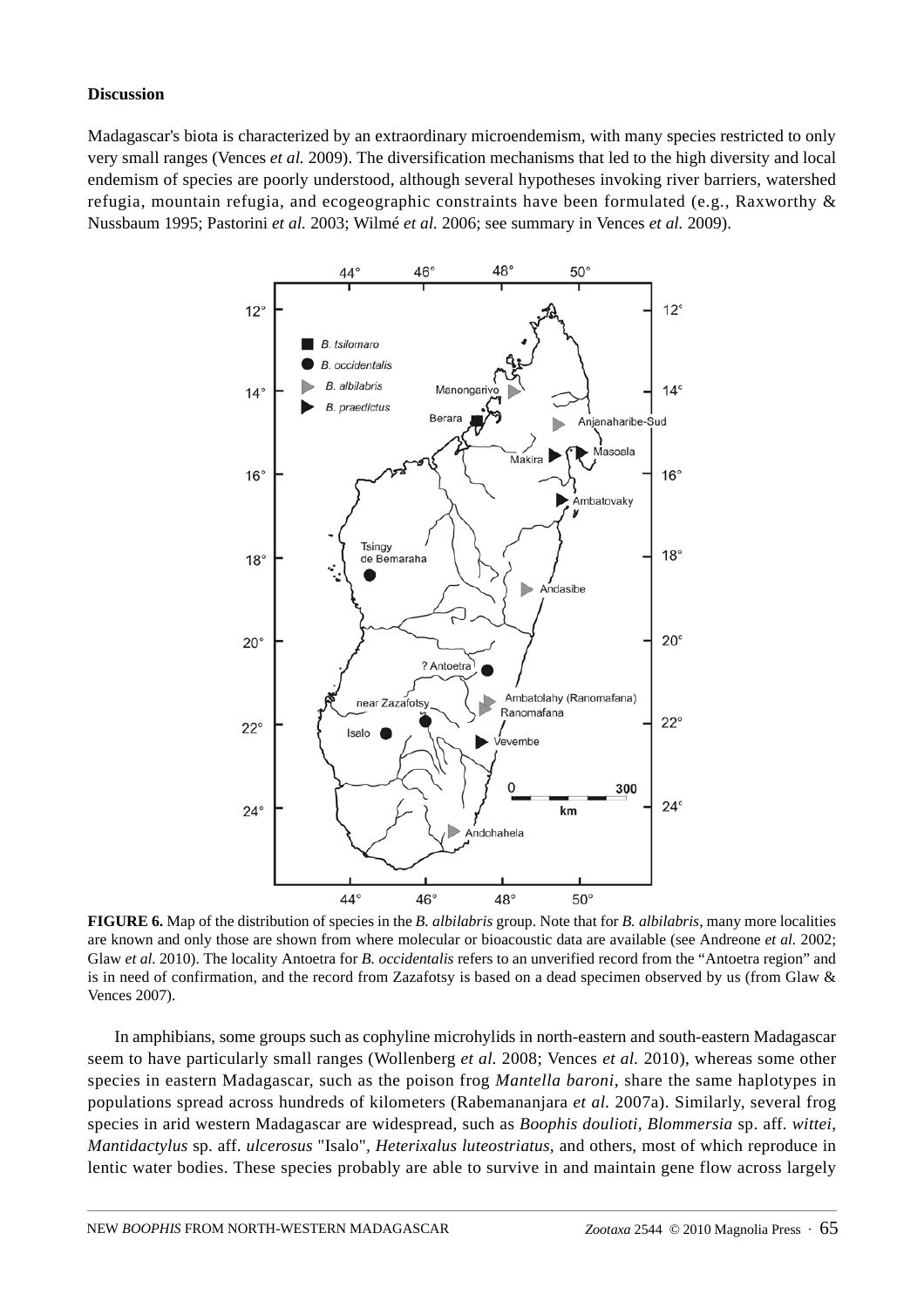unforested, human-modified areas. On the contrary, a higher degree of microendemism may apply to species reproducing in permanent or temporary streams, or independently from open water bodies. For instance, the three cophyline microhylids known from Bemaraha (*Plethodontohyla fonetana, Stumpffia* sp. aff. *helenae*, and *Rhombophryne* sp.; see Glaw & Vences 2007; Andreone & Randrianirina 2008) have so far not been found elsewhere in Madagascar and probably are endemic to this limestone massif, similar to the streambreeding *Boophis tampoka.* Also, none of the microhylids found in the transitional forest of Berara in the northwest (Andreone *et al.* 2001) has so far been found in either Bemaraha or Isalo (Glaw & Vences 2007). Herpetofaunistic relationships between Isalo and Bemaraha are indicated by the presence of the mantellid frog candidate species *Blommersia* sp. aff. *wittei* "Isalo" and *Mantidactylus* sp. aff. *ulcerosus* "Isalo" in both the Isalo and Bemaraha regions (candidate species names from Glaw & Vences 2007), whereas both species are unknown from the Berara region (Andreone *et al.* 2001; Glaw & Vences 2007). These species do not appear to show high genetic differentiation between Bemaraha and Isalo according to our preliminary unpublished analyses.

Rabemananjara *et al.* (2007b) showed that the *Mantella betsileo* group has genetically differentiated populations along a north-south axis in western Madagascar, with specimens from Isalo (*M. betsileo* and *M. expectata*) and Berara (*M. ebenaui*) belonging to different species, and specimens from Bemaraha being different in having a haplotype related to *Mantella expectata*. Similarly, in the genus *Gephyromantis*, Isalo is populated by *Gephyromantis azzurrae* and *G. corvus* (Mercurio & Andreone 2007), Berara by *G. pseudoasper* (Andreone *et al.* 2001), and Bemaraha harbours a yet undescribed but confirmed candidate species that is phylogenetically more closely related to the Isalo species than to *G. pseudoasper* (Vieites *et al.* 2009). Our analysis indicates that the *Boophis albilabris* group in western Madagascar conforms to the pattern shown by these two groups of species: the form occurring in Berara is the genetically most divergent one and differs from *B. occidentalis* from the type locality (the Isalo Massif) in morphology and advertisement calls, justifying its inclusion in a separate species, *Boophis tsilomaro.* The population from the Tsingy de Bemaraha appears to be genetically closer to Isalo, albeit showing a significant genetic and probably also morphological differentiation. Future studies need to focus on obtaining a larger series of adult specimens from Bemaraha and to record the advertisement calls from this population to understand if it is a divergent population (deep conspecific lineage; Vieites *et al.* 2009) of *B. occidentalis* as we assume here, or represents a third, yet undescribed, western species of the *B. albilabris* group.

Our molecular tree (figure 1), which is an extension of a phylogeny provided by Glaw *et al.* (2010), furthermore includes sequences of *Boophis praedictus* from Vevembe and from Makira forest, and from a small-sized specimen with an undulating white stripe along the upper lip. This latter specimen, from Masoala, has been discussed as candidate species *Boophis* sp. aff. *albilabris* "reticulated lip" in Glaw & Vences (2007) and as *Boophis* sp. 6 in Vieites *et al.* (2009). Because the sequence from this specimen was identical to that of an adult female of *B. praedictus* from Makira forest (geographically close to Masoala), we here conclude that very probably the specimens with undulating white lip are subadults of *B. praedictus* rather than a separate species.

*Boophis occidentalis* has been classified as Near Threatened according to IUCN criteria (Andreone *et al.* 2005, 2008). Despite its apparently large extent of occurrence, it was concluded that its area of occupancy is relatively restricted, and habitat degradation in the dry and transitional forests of western and north western Madagascar is ongoing at a high pace. Because we here consider the Bemaraha population as a deep conspecific lineage, the general status of *B. occidentalis* should remain unchanged despite the exclusion of the Berara population from this species. On the contrary, the new species *B. tsilomaro* is so far only known from the transitional forest of Berara which is under high human pressure. Another apparent Berara endemic frog (*Cophyla berara*) has been recently (IUCN Redlist 2009) classified as "Critically Endangered" because its extent of occurrence is less than 100 km<sup>2</sup>, all individuals are in a single location, and there is continuing decline in the extent and quality of its habitat. *Boophis tsilomaro* is a large and conspicuous species that so far has not been found elsewhere; under the current state of knowledge, its situation is therefore identical with that of *Cophyla berara*. We therefore propose to classify *Boophis tsilomaro* as "Critically Endangered".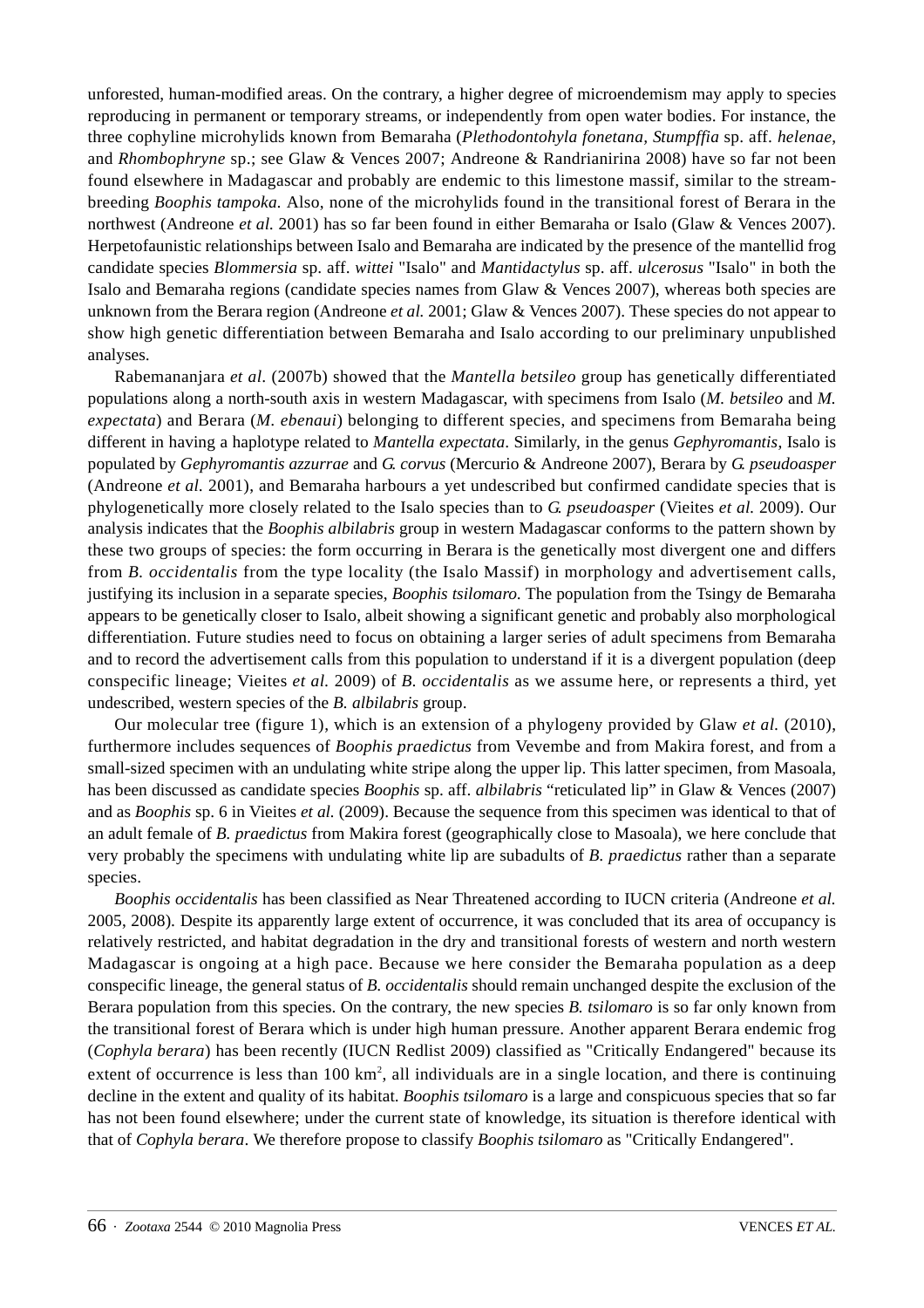#### **Acknowledgements**

We are grateful to Jasmin E. Randrianirina for assistance in the field, to Riccardo Jesu for providing a picture of *Boophis occidentalis* from Bemaraha, and to G. Doria for the loan of one preserved Bemaraha specimen. This work has been carried out in the framework of various collaboration agreements of ZMA and ZSM with UADBA. The Malagasy authorities kindly granted research and export permits. The Madagascar Institut pour la Conservation des Ecosystèmes Tropicaux (MICET) provided logistic support. Newly collected specimens examined for this study were obtained during expeditions supported by the Volkswagen Foundation to M.V. and F.G., and from DAPTF / Amphibian Specialist Group and Mohamed bin Zayed Species Conservation Fund to F.A.

## **References**

- Andreone, F. (1993) Two new treefrogs of the genus *Boophis* (Anura: Rhacophoridae) from central-eastern Madagascar. *Bollettino del Museo Regionale di Scienze Naturali di Torino*, 11, 289–313.
- Andreone, F., Cadle, J.E., Cox, N., Glaw, F., Nussbaum, R.A., Raxworthy, C.J., Stuart, S.N., Vallan, D. & Vences, M. (2005) Species review of amphibian extinction risks in Madagascar: conclusions from the Global Amphibian Assessment. *Conservation Biology*, 19, 1790–1802.
- Andreone, F., Cox, N., Glaw, F., Köhler, J., Rabibisoa, N.H.C., Randriamahazo, H., Randrianasolo, H., Raxworthy, C.J., Stuart, S.N., Vallan, D. & Vences, M. (2008) Update of the Global Amphibian Assessment for Madagascar in light of new species discoveries, nomenclature changes, and new field information. *Monografie del Museo Regionale di Scienze Naturali di Torino*, 45, 419–438.
- Andreone, F., Mercurio, V., Mattioli, F. & Razafindrabe, T.J. (2007) Size at metamorphosis of *Boophis occcidentalis* Glaw & Vences, 1994 in an arid environment of central-southern Madagascar. *Salamandra,* 43, 119–121.
- Andreone F. & Randrianirina J.E. (2008) An unexpected *Rhombophryne* record at Tsingy de Bemaraha confirms the presence of cophyline frogs in western Madagascar. *Zootaxa*, 1812, 46–48.
- Andreone, F., Vences, M., Guarino, F.M., Glaw, F. & Randrianirina, J.E. (2002) Natural history and larval morphology of *Boophis occidentalis* (Anura: Mantellidae: Boophinae) provide new insights into the phylogeny and adaptive radiation of endemic Malagasy frogs. *Journal of Zoology*, 257, 425–438.
- Andreone, F., Vences, M. & Randrianirina, J.E. (2001) Patterns of amphibian and reptile diversity at Berara Forest (Sahamalaza Peninsula), NW Madagascar. *Italian Journal of Zoology*, 68, 235–241.
- Blommers-Schlösser, R.M.A. (1979) Biosystematics of the Malagasy frogs. II. The genus *Boophis* (Rhacophoridae). *Bijdragen tot de Dierkunde,* 49, 261–312.
- Cadle, J.E. (1995) A new species of *Boophis* (Anura: Rhacophoridae) with unusual skin glands from Madagascar, and a discussion of variation and sexual dimorphism in *Boophis albilabris* (Boulenger). *Zoological Journal of the Linnean Society*, 115, 313–345.
- Cadle, J.E. (2003) *Boophis*. In: Goodman, S.M. & Benstead, J.P. (Eds), *The Natural History of Madagascar*. University of Chicago Press. Chicago, pp. 916–919.
- Emanueli, L. & Jesu, R. (1995) The herpetofauna of the World Heritage Site 'Tsingy de Bemaraha' (Western Madagascar). In: Llorente, G., Montori, A., Santos, X. & Carretero, M.A. (Eds.). *Scientia Herpetologica*, Proceedings of the 7th conference of the SEH, Barcelona, pp. 341–348.
- Glaw, F. & Vences, M. (1994) *A Fieldguide to the Amphibians and Reptiles of Madagascar, second edition,* Vences & Glaw Verlag, Köln, 480 pp.
- Glaw, F. & Vences, M. (1997) Anuran eye colouration: definitions, variation, taxonomic implications and possible functions. In: Böhme, W., Bischoff, W. & Ziegler, T. (Eds) *Herpetologia Bonnensis*. SEH Proceedings. Bonn, pp. 125–138.
- Glaw, F. & Vences, M. (2006) Phylogeny and genus-level classification of mantellid frogs. *Organisms Diversity & Evolution*, 6, 236–253.
- Glaw, F. & Vences, M. (2007) *A Field Guide to the Amphibians and Reptiles of Madagascar*. Third edition, Vences & Glaw Verlag, Köln, pp. 496.
- Glaw, F., Vences, M., Andreone, F. & Vallan, D. (2001) Revision of the *Boophis majori* group (Amphibia: Mantellidae) from Madagascar, with descriptions of five new species. *Zoological Journal of the Linnean Society*, 133, 495–529.
- Glaw, F., Köhler, J., de la Riva, I., Vieites, D.R. & Vences, M. (2010) Integrative taxonomy of Malagasy treefrogs: combination of molecular genetics, bioacoustics and comparative morphology reveals twelve additional species of *Boophis*. *Zootaxa*, 2383, 1–82.